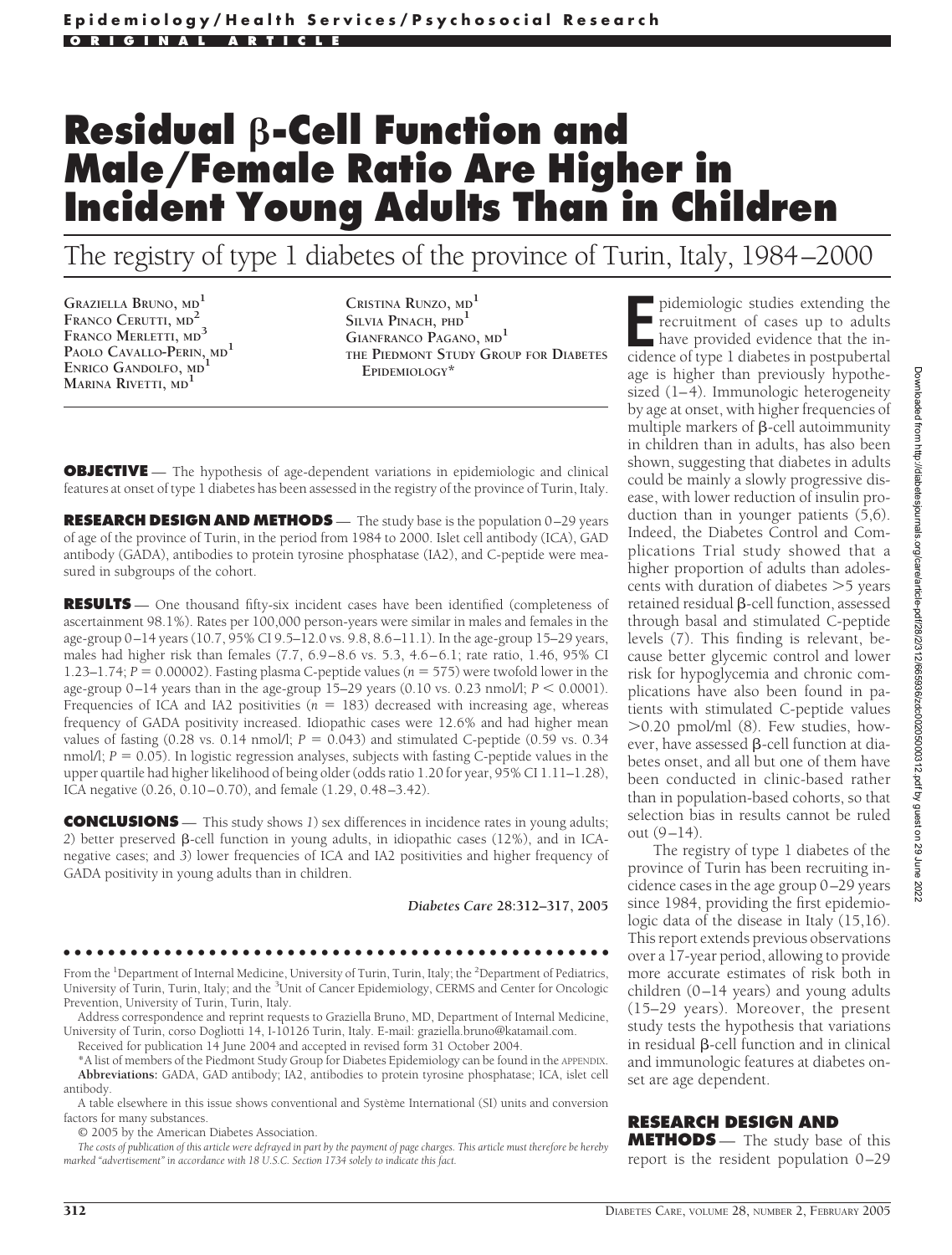|                   | Males ( $n = 603$ ) |                    | Females ( $n = 453$ ) |                  | Total $(n = 1,056)$ |                    |
|-------------------|---------------------|--------------------|-----------------------|------------------|---------------------|--------------------|
| Age-group (years) | No. of cases        | Rates/100,000      | No. of cases          | Rates/100,000    | No. of cases        | Rates/100,000      |
| $0 - 4$           | 53                  | $6.5(4.9-8.6)$     | 52                    | $7.0(5.3-9.2)$   | 105                 | $6.8(5.6-8.2)$     |
| $5 - 9$           | 92                  | $10.9(8.9-13.4)$   | 88                    | $11.0(8.9-13.6)$ | 180                 | $11.0(9.5-12.7)$   |
| $10 - 14$         | 136                 | 13.6(11.5–16.1)    | 104                   | $10.9(9.0-13.2)$ | 240                 | $12.3(10.8-13.9)$  |
| $15 - 19$         | 108                 | $8.9(7.3 - 10.7)$  | 74                    | $6.4(5.1 - 8.0)$ | 182                 | $7.7(6.6-8.9)$     |
| $20 - 24$         | 115                 | $7.9(6.6-9.5)$     | 72                    | $5.3(4.2-6.6)$   | 187                 | 6.6(5.7–7.6)       |
| $25 - 29$         | 99                  | 6.6(5.4–8.1)       | 63                    | $4.4(3.4-5.6)$   | 162                 | $5.5(4.7-6.5)$     |
| $0 - 14$          | 281                 | $10.7(9.5 - 12.0)$ | 244                   | $9.8(8.6-11.1)$  | 525                 | $10.2(9.4 - 11.2)$ |
| $15 - 29$         | 322                 | $7.7(6.9 - 8.6)$   | 209                   | $5.3(4.6-6.1)$   | 531                 | 6.5(6.0–7.1)       |
|                   |                     |                    |                       |                  |                     |                    |

| Table 1-Age- and sex-specific incidence rate/100,000 person-years of type 1 diabetes in the province of Turin, Italy, from 1984 to 2000 |  |
|-----------------------------------------------------------------------------------------------------------------------------------------|--|
|-----------------------------------------------------------------------------------------------------------------------------------------|--|

years of age of the province of Turin, Italy, in the period from 1 January 1984 to 31 December 2000. Incident cases of type 1 diabetes arising during the study period were identified through the following sources of ascertainment: *1*) diabetes clinics where diabetic patients are referred after diagnosis (primary source); *2*) files of hospital discharges from the public and private hospitals in the province of Turin (secondary source in period 1984– 1993); and *3*) files of all subjects who obtained exemption from payment of drugs, syringes, and glucose-monitoring strips due to a diagnosis of diabetes (secondary source in period 1994–2000) (15–17).

Clinical charts were reviewed to assess clinical features at diabetes onset (glycemia, ketonuria, and hospital admission). In the period 1997–2000, diabetologists were periodically contacted by the coordinating center to identify incident cases within 2 months from diagnosis, in order to perform centralized measurements of markers of  $\beta$ -cell autoimmunity and stimulated C-peptide values (6 min after an intravenous injection of 1 mg of glucagon). Main causes of nonrecruitment were absence of notification by 2 months from diagnosis, inadequate quantity of blood sample, and absence of informed consent.

-Cell function was estimated by centralized plasma C-peptide measurements (DPC, Los Angeles, CA; normal values 0.36–1.17 nmol/l). GAD antibody (GADA) and antibodies to protein tyrosine phosphatase (IA2) were measured by a radioligand assay using human recombinant antigens (Medipan Diagnostica, Selchow, Germany); immunocomplexes were precipitated with protein A according to the method of Schmidli (18). GADA values  $>$  0.9 units/ml and IA2 values > 0.75 units/ml were considered pos-

itive. Sensitivity and specificity were 84 and 93% for GADA and 60 and 100% for IA2, respectively, at the first proficiency evaluation of the Diabetes Antibody Standardization Program (laboratory identification 124) (18).

Islet cell antibodies (ICAs) were assayed by indirect immunofluorescence on frozen sections of human blood group 0 pancreas with fluorescein isothiocyanate–conjugated rabbit antibodies. ICA positivity was expressed in Juvenile Diabetes Foundation units (JDF units) by a standard curve based on the international JDF units reference sera sample. An  $ICA \geq 5$  JDF units was considered positive. Sensitivity and specificity were 100% at the third ICA proficiency program of the Research Institute for Children, New Orleans, Louisiana (laboratory identification 13).

## Statistical analyses

Denominators of incidence rates were intercensual estimates of residents in the province of Turin, Italy. The two-sample capture-recapture method was employed to estimate completeness of ascertainment (17). C-peptide values were nonnormally distributed and were analyzed after logarithmic transformation. Differences in clinical characteristics of incident cases between age-groups 0–14 and 15–29 years were assessed using the Student's *t* test for continuous variables and  $\chi^2$  test for ordinal variables; results are shown as means  $(\pm SD)$  and geometric means for normally and nonnormally distributed variables, respectively. Linear regression analyses were performed to assess whether C-peptide values were linearly associated with age and plasma glucose at onset (Table 2). The  $\chi^2$  test was employed to determine whether distributions of cases by age-groups (Table 2) or

quartiles of fasting C-peptide (Table 3) were significantly different from that expected by chance. ANCOVA was employed to compare peptide values adjusted for age among subjects positive and negative for ICA, GADA, and IA2 (Table 4).

Logistic regression analysis was then performed to assess variables independently associated with upper quartile values of fasting C-peptide (reference, first quartile). The likelihood ratio test was used to test the significance of variables. All analyses were performed using Stata (Stata Release 8.0; Stata, College Station, TX). P values <0.05 were considered statistically significant.

**RESULTS** — In the period from 1984 to 2000, 1,056 incident cases of type 1 diabetes aged 0–29 years have been identified in the province of Turin, 1,042 through the primary source, 899 through the secondary source, and 793 through both the primary and secondary sources, giving an estimated completeness of ascertainment of 98.1% (99.1% in the agegroup 0–14 years and 96.7% in the agegroup 15–29 years). During the study period, no temporal variations in completeness of ascertainment were found.

Table 1 shows similar rates in the agegroups 5–9 years and 10–14 years in females, whereas in males there was a tendency toward a peak in the age-group 10–14 years, although with slight overlapping of CIs. Similar rates in males and females were evident in the age-group 0–14 years, whereas in the age-group 15–29 years, rates were significantly higher in males: rate ratio 1.46 (95% CI  $1.23 - 1.74$ ;  $P = 0.00002$ )

Table 2 shows negative trends by age at onset in mean fasting plasma glucose and in frequencies of ketonuria and hos-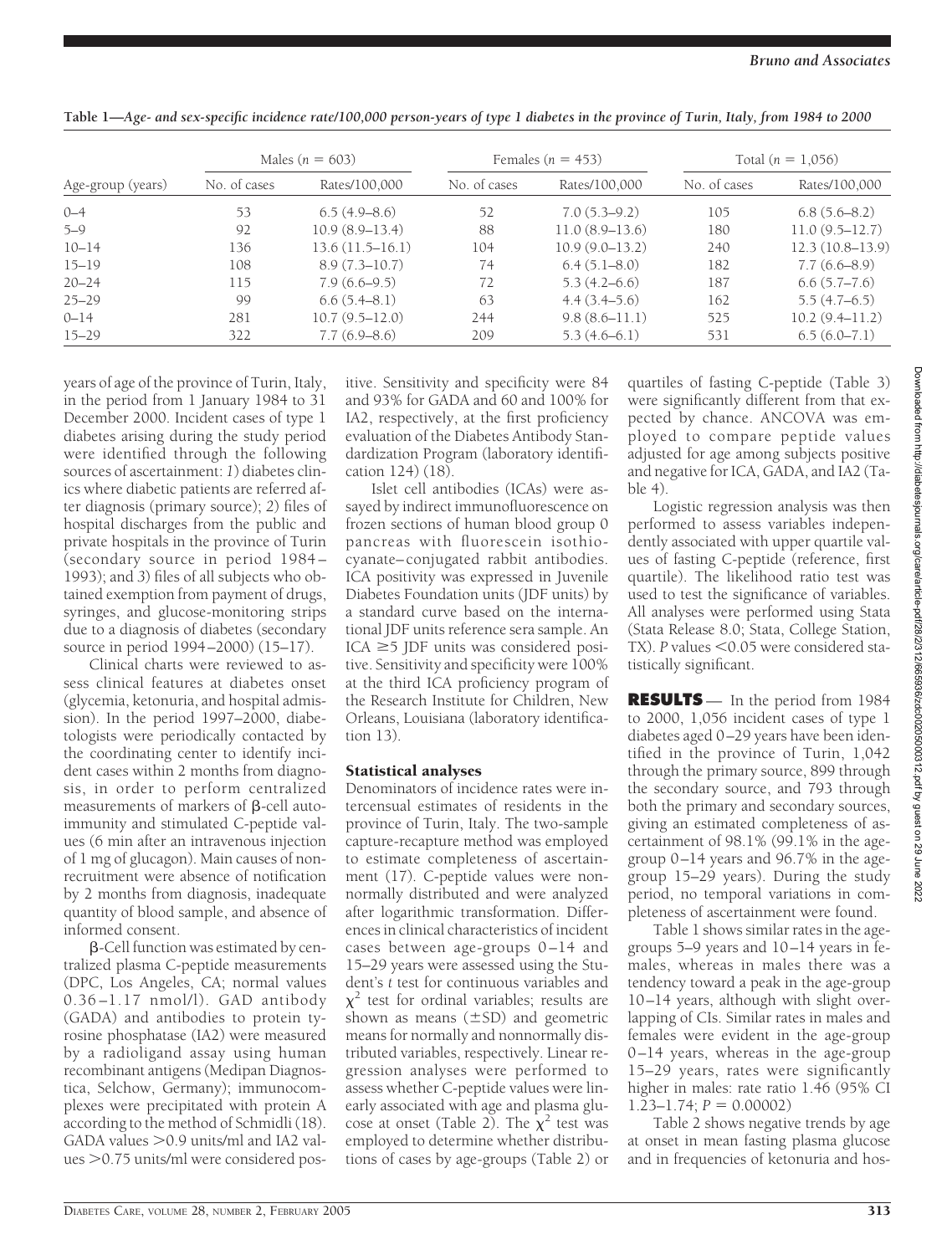| Age-group<br>(years) | Glucose<br>(mmol/l) | Ketonuria  | Hospital admission | Fasting<br>C-peptide<br>(nmol/l) | Stimulated<br>C-peptide<br>(mmol/l) | $ICA+$   | $GADA+$    | $IA2+$   |
|----------------------|---------------------|------------|--------------------|----------------------------------|-------------------------------------|----------|------------|----------|
| $\boldsymbol{n}$     | 842                 | 769        | 947                | 575                              | 180                                 | 262      | 254        | 183      |
| $0 - 4$              | $24.9 \pm 8.3$      | 90(96.8)   | 102(99.0)          | 0.07                             | 0.14                                | 11(64.7) | 10(58.8)   | 8(66.7)  |
| $5 - 9$              | $22.9 \pm 11.3$     | 146 (90.7) | 174(98.9)          | 0.08                             | 0.19                                | 33(64.7) | 30 (58.82) | 31(81.6) |
| $10 - 14$            | $21.9 \pm 8.6$      | 179(93.7)  | 200(88.5)          | 0.15                             | 0.27                                | 28(59.6) | 26(54.2)   | 21(65.6) |
| $15 - 19$            | $24.1 \pm 10.7$     | 95(88.0)   | 114(74.5)          | 0.21                             | 0.48                                | 23(53.5) | 27(64.3)   | 11(44.0) |
| $20 - 24$            | $23.4 \pm 10.6$     | 96(90.6)   | 94(61.4)           | 0.23                             | 0.48                                | 30(47.6) | 41(71.9)   | 18(51.4) |
| $25 - 29$            | $21.1 \pm 10.2$     | 93 (84.6)  | 83 (61.0)          | 0.24                             | 0.43                                | 19(46.3) | 26(66.7)   | 10(50.0) |
| P                    | $0.04*$             | 0.03       | < 0.0001           | $< 0.0001*$                      | $< 0.0001*$                         | 0.34     | 0.50       | 0.003    |
| $0 - 14$             | $22.9 \pm 9.6$      | 415(93.3)  | 476 (94.3)         | 0.10                             | 0.21                                | 72(62.6) | 66(56.9)   | 60(73.2) |
| $15 - 29$            | $22.8 \pm 10.6$     | 284(87.6)  | 291 (65.8)         | 0.23                             | 0.47                                | 72(49.0) | 94(68.1)   | 39(48.7) |
| P                    | 0.89†               | 0.008      | < 0.0001           | $< 0.0001$ †                     | $< 0.001$ †                         | 0.028    | 0.06       | 0.001    |

**Table 2—***Clinical, metabolic, and immunological features at diabetes onset in the population-based cohort of incident cases of type 1 diabetes in the province of Turin, Italy, from 1984 to 2000*

Data are means  $\pm$  SD, geometric means, or *n* (%). \*Based on linear regression analysis; †based on Student's *t* test.

pital admission at diagnosis. In 575 of 1,056 (54.4%) incident cases, centralized measurements of fasting plasma Cpeptide were available for analyses; they were 355 of 525 (67.6%) cases aged 0–14 years and 219 of 531 (41.4%) cases aged 15–29 years. Mean age at onset of the disease was therefore lower in examined subjects than in nonexamined ones (14.0  $\pm$ 7.8 vs.  $17.8 \pm 7.4$  years;  $P < 0.001$ . Mean fasting plasma C-peptide values were almost twofold higher in young adults than in children. Indeed, age and fasting Cpeptide values were linearly associated  $(\beta = 0.06; P < 0.0001)$ . This positive relationship was also evident comparing the distributions of fasting C-peptide quartiles in children and young adults (Table 3). Similar values, however, were found in males and females, irrespective of age (0.14 and 0.13 nmol/l, respectively).

Stimulated C-peptide values were measured in 180 of 288 (62%) incident cases in the period 1997–2000. With respect to nonrecruited subjects, however, no significant differences in age at onset were found. Basal and stimulated values were highly correlated ( $r = 0.82$ ;  $P <$ 0.0001). Similarly, therefore, stimulated C-peptide values were linearly associated with age at onset of the disease (Table 2).

ICA and GADA were measured in 262 of 288 (91%) incident cases in the period 1997–2000, whereas in 183 of them IA2 measurements were also available. Heterogeneities by age at onset in the distributions of markers of  $\beta$ -cell autoimmunity were found (Table 2); whereas frequencies of ICA and IA2 positivities decreased with increasing age at onset, an increasing trend in frequencies of GADA positivity across age-groups was found. No sex differences in positivities of GADA (55.1% in males,  $44.9\%$  in females;  $P = 0.33$ ) or IA2 (61.1% and 62.9%;  $P = 0.82$ ) were found, whereas frequency of ICA positivity in males was higher than in females (51.3% and 48.6%, respectively; *P* 0.05).

Figure 1 shows distributions of ICA, GADA, and IA2 positivities by age at onset in 183 incident cases without missing values. Of them, 23 (12.6%) had no markers of  $\beta$ -cell autoimmunity and were defined as idiopathic (10 of 82 in age-group 0–14 years and 12 of 79 in age-group 15–29 years). With respect to subjects with at least one marker positivity, they had higher values of fasting C-peptide (0.28 vs.  $0.14 \text{ nmol/l}$ ;  $P = 0.043$ ) and stimulated C-peptide (0.59 vs. 0.34 nmol/l; *P* 0.05). Frequencies of subjects with positivities for one, two, and three markers were 20.7, 28.0, and 39.0% in the agegroup 0–14 years and 25.3, 32.9, and

26.6% in the age-group 15–29 years, respectively  $(P = 0.42)$ .

ICA-positive subjects had lower residual  $\beta$ -cell function than ICA-negative subjects (fasting C-peptide: 0.12 vs. 0.19 nmol/l,  $P = 0.036$ ; stimulated C-peptide: 0.28 vs. 0.43 nmol/l,  $P = 0.005$ ), whereas no differences were found between GADA- or IA2-positive and -negative subjects. As shown in Table 4, differences in point estimates of C-peptide between ICA-positive and -negative subjects persisted even after age adjustment, although with slightly overlapping of CIs.

In logistic regression analyses, compared with incident cases with fasting Cpeptide values in the lower quartile, cases with values in the upper quartile had higher likelihood of being older (odds ratio 1.20 for year, 95% CI 1.11–1.28), ICA negative (0.26, 0.10–0.70), and female, although not significantly (1.29, 0.48– 3.42). GADA and IA2 positivities did not add significantly to the model. The protective role of ICA negativity was evident even in subgroup analysis; indeed, odds ratios in the age-groups 0–14 and 15–29

**Table 3—***Quartiles of fasting C-peptide levels, by age at onset of diabetes, in incident cases of type 1 diabetes in the province of Turin, Italy, from 1984 to 2000*

| Age at onset                     | Fasting C-peptide (nmol/l) |               |               |           |  |  |
|----------------------------------|----------------------------|---------------|---------------|-----------|--|--|
| (years)                          | < 0.08                     | $0.08 - 0.16$ | $0.17 - 0.31$ | > 0.31    |  |  |
| $0 - 14$                         | 123(34.7)                  | 108(30.4)     | 69(19.4)      | 55(15.5)  |  |  |
| $15 - 29$                        | 22(10.0)                   | 37(16.9)      | 72(32.9)      | 88 (40.2) |  |  |
| Data are $n$ (%). $P < 0.0001$ . |                            |               |               |           |  |  |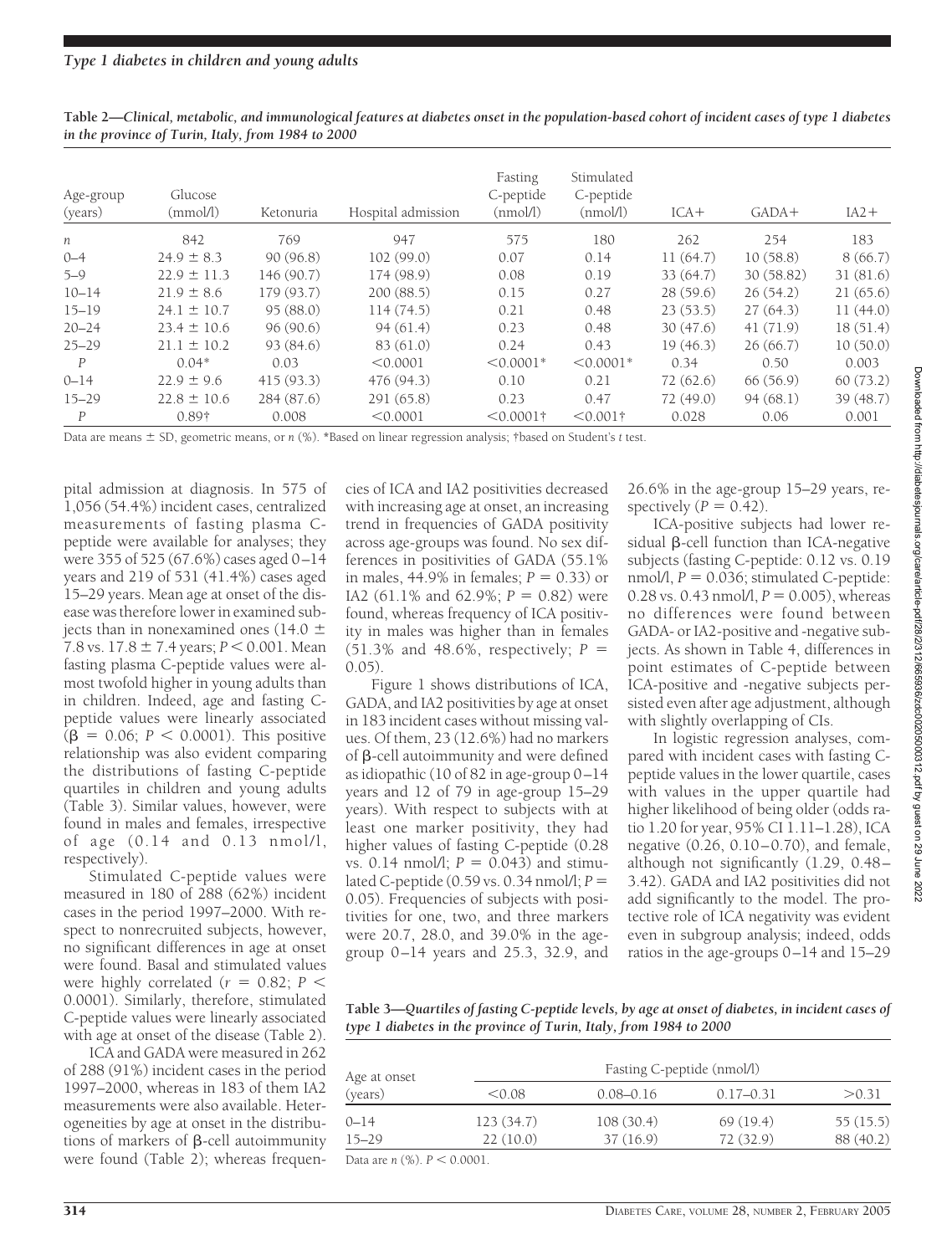

**AGE-GROUP 0-14 yrs** 

**Figure 1—**Distributions of markers of β-cell autoimmunity in a subgroup of 183 incident cases of *type 1 diabetes in the registry of the province of Turin, Italy, by age-groups 0 –14 and 15–29 years. Frequencies refer to subjects with at least one marker positivity.*

Our finding of better preserved  $\beta$ -cell function at onset of type 1 diabetes in young adults than in children is consistent with results of the Diabetes Control and Complications Trial study in subjects with duration of diabetes  $>$  5 years (7,8). The Belgian Registry only provided similar findings at diabetes onset in a cohort of 172 patients  $<$  40 years of age (6), whereas a Finnish clinic-based study found no differences in fasting C-peptide values between 252 subjects aged <20 years and  $100$  subjects aged  $>20$  years (5). Recently, a 52% lower response of plasma C-peptide to the mixed meal Sustacal has been found in 41 young adults with new-onset diabetes than in control subjects (20). Altogether, these findings strengthen the hypothesis of clinical heterogeneity of the disease by age at onset and would have implications in the recruitment of patients for intervention trials having as the main outcome the preservation of residual  $\beta$ -cell function (21). Whereas these differences are due to etiopathogenetic heterogeneity by age at onset, with different determinants in the youngest age-groups and in the oldest ones, it is unknown.

Sex differences in incidence of type 1 diabetes in young adults, with higher risk in males than in females, were first pointed out in a report of our registry limited to 298 incident cases in the period 1984–1988 (15) and later were confirmed by the few registries extending the recruitment of subjects at least up to 29 years (1–4). At present, no explanation for this finding has been provided, although hormonal-linked factors are likely to be involved (1).

The present study is based on 1,056

years were 0.39 (0.12–1.28) and 0.21 (0.04–1.14), respectively.

**CONCLUSIONS** — This study shows heterogeneity of type 1 diabetes by age at onset, with both better preserved -cell function and higher male/female incidence ratio in young adults than in children. These findings were obtained in a population-based registry and their validity assured by high estimated completeness of ascertainment in both children and young adults and by a large proportion (54%) of subjects with fasting C-peptide levels measured in a centralized laboratory.

| Table 4 —Age-adjusted fasting and stimulated C-peptide levels, by markers of $\beta$ -cell autoim- |  |
|----------------------------------------------------------------------------------------------------|--|
| munity, in incident cases of type 1 diabetes in the province of Turin, Italy, from 1984 to 2000    |  |

|                  | Fasting<br>C-peptide<br>$[mmol/1 (95\% CI)]$ | Stimulated<br>C-peptide<br>$[mmol/1(95\% CI)]$ |  |
|------------------|----------------------------------------------|------------------------------------------------|--|
| $ICA-$           | $0.13(0.10-0.16)$                            | $0.43(0.35-0.52)$                              |  |
| $ICA+$           | $0.10(0.15 - 0.26)$                          | $0.27(0.22 - 0.32)$                            |  |
| $\overline{P}$   | 0.14                                         | 0.01                                           |  |
| $GADA-$          | $0.17(0.13 - 0.22)$                          | $0.31(0.24 - 0.40)$                            |  |
| $GADA+$          | $0.15(0.12 - 0.18)$                          | $0.34(0.28 - 0.40)$                            |  |
| $\overline{P}$   | 0.17                                         | 0.91                                           |  |
| $IA2-$           | $0.20(0.14 - 0.29)$                          | $0.42(0.32 - 0.54)$                            |  |
| $IA2+$           | $0.13(0.10 - 0.18)$                          | $0.32(0.25 - 0.41)$                            |  |
| $\boldsymbol{P}$ | 0.43                                         | 0.42                                           |  |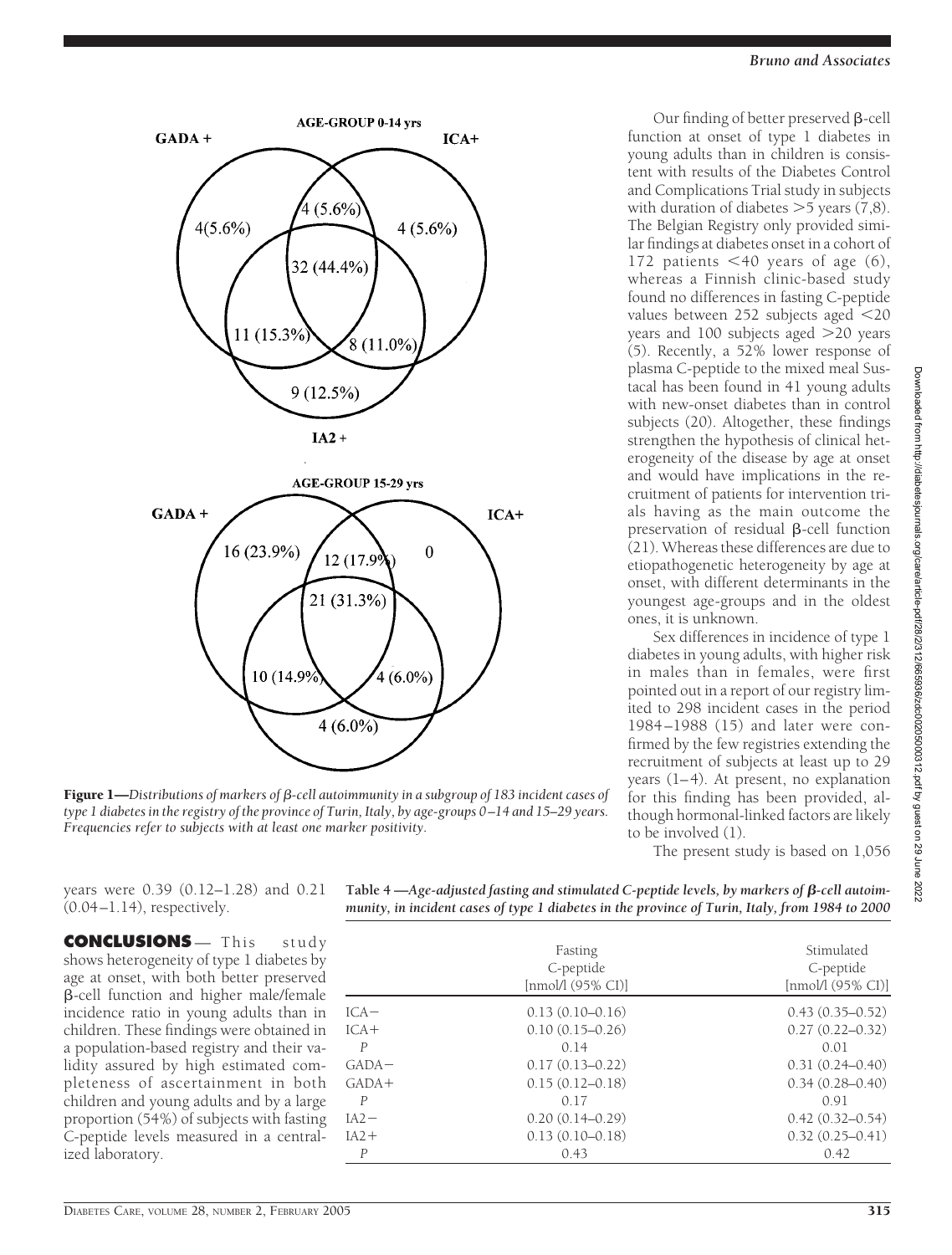incident cases recruited over a 17-year study period, with 98% estimated completeness of ascertainment. This report, therefore, allows to provide accurate estimates of rates, as confirmed by the narrow CIs surrounding estimates, and indicates that risk for type 1 diabetes in young adults in Italy, although lower than in childhood, is not negligible. Most registries limit recruitment of incident cases up to age 14 years, given the low completeness of ascertainment generally obtained in postpubertal ages. At present, therefore, it cannot be excluded that the hypothesis that geographic differences in incidence of the disease would be merely related to differences in age at onset, with persisting high risk and slower rates of progression after puberty in areas at medium risk for childhood-onset diabetes than in areas at high risk. Considering that the majority of subjects with the disease arise in adults, registries should extend recruitment of cases at least up to 30 years, thus allowing also to disentangle temporal trends in incidence rates by age, period, and cohort (3,16).

The present report provides evidence that compared with ICA-negative subjects, ICA-positive subjects have lower residual  $\beta$ -cell function at the onset of the disease, independent of age and sex, whereas GADA and IA2 positivities are not significantly associated with  $\beta$ -cell function. These findings are consistent with a Finnish study showing lower residual  $\beta$ -cell function at the onset of the disease in children ICA and IAA positive than in those negative (10). Even in that study, no differences were found between GADA-positive and -negative patients.

Idiopathic type 1 diabetes has been suggested to be a clinically distinct type of diabetes, probably a heterogeneous, non– autoimmune-mediated, insulin-deficient form of diabetes, described mainly in African Americans (22). In this cohort, frequencies of subjects testing negative to all markers were similarly high in children and young adults (12%). Moreover, incident cases with idiopathic type 1 diabetes were characterized by higher  $\beta$ -cell function than subjects with at least one marker positivity.

Heterogeneity by sex in prevalence of markers of  $\beta$ -cell autoimmunity in adolescents, with prevailing IAA in males and GADA in females, has been recently described (23). In our study, frequency of ICA positivity was significantly higher in

males than in females, even if based on small numbers of tested cases.

In conclusion, this study shows *1*) sex differences in incidence rates of type 1 diabetes in young adults, with higher risk in males than in females; *2*) better preserved  $\beta$ -cell function in young adults than in children, in idiopathic cases (12%), and in ICA-negative cases; and *3*) lower frequencies of ICA and IA2 positivities and higher frequency of GADA positivity in young adults than in children.

**Acknowledgments**— The Registry of the Province of Turin is supported by grants from Ministero della Istruzione, Università e Ricerca Scientifica e Tecnologica (MIUR), Italy, and from Piedmont Region (Ricerca Finalizzata 2000). We also acknowledge the contribution of the Italian Association for Cancer Research (AIRC) and Compagnia San Paolo/FIRMS.

We thank patients, nurses of the diabetes clinics, diabetologists, and general practitioners for having provided a long-standing collaboration to this study.

## **APPENDIX**

## Members of Piedmont Study Group for Diabetes Epidemiology

S. Cianciosi (Avigliana); A. Perrino (Carmagnola); A. Chiambretti, S. Appendino (Chivasso); C. Giorda, E. Imperiale (Chieri); V. Trinelli, Gallo (Ciriè); C. Marengo, M. Comoglio (Moncalieri); M. Trovati, F. Cavalot (Orbassano); A. Ozzello (Pinerolo); R. Autino, P. Modina (Cuognè); L. Costalaio, G. Lege (Ivrea); S. Bologna, D. D'Avanzo (Rivoli); S. Davì, M. Dore (Susa); C. Condò (Torre Pellice); G. Bendinelli, A. Bogazzi (Venaria); S. Gamba, A. Blatto (Torino, Maria Vittoria Hospital); P. Griseri, C. Matteoda (Torino, Martini Hospital); I. Rabbone, Sacchetti (Torino, Regina Margherita Pediatric Hospital); E. Pisu, G. Grassi, V. Martina, R. Quadri (Torino, Molinette Hospital); A. Clerico, M. Veglio (Torino, Valdese Hospital); A. Grassi, A. Mormile (Torino, Mauriziano Hospital); S. Martelli, E. Megale (Torino, Giovanni Bosco Hospital); G. Patanè, P. Urli (Torino, Poliambulatori); G. Petraroli, L. Corgiat-Mansin (Torino, Ophtalmic Hospital).

### **References**

1. Kyvik KO, Nystrom L, Gorus F, Songini M, Oestman J, Castell C, Green A, Guyrus E, Ionescu-Tirgoviste C, McKinney PA, Michalkova D, Ostrauskas R, Raymond

NT: The epidemiology of Type 1 diabetes mellitus is not the same in young adults as in children. *Diabetologia* 47:377–384, 2004

- 2. Vandewalle CL, Coeckelberghs MI, De Leeuw IH, Du Caju MV, Schuit FC, Pipeleers DG, Gorus FK: Epidemiology, clinical aspects, and biology of IDDM patients under age 40 years. *Diabetes Care* 20: 1556–1561, 1997
- 3. Pundziute-Lycka A, Dahlquist G, Nystrom L, Arnqvist H, Bjork E, Blohme G, Bolinder J, Eriksson JW, Sundkvist G, Ostman J, Swedish Childhood Diabetes Study Group: The incidence of type 1 diabetes has not increased but shifted to a younger age at diagnosis in the 0–34 years group in Sweden 1983–1998. *Diabetologia* 45:783–791, 2002
- 4. Pundziute-Lycka A, Urbonaite B, Ostrauskas R, Zalinkevicius R, Dahlquist GG: Incidence of type 1 diabetes in Lithuanians aged 0–39 years varies by the urban-rural setting, and the time change differs for men and women during 1991– 2000. *Diabetes Care* 26:671–676, 2003
- 5. Sabbah E, Savola K, Ebeling T, Kulmala P, Vähäsalo P, Ilonen J, Salmela PI, Knip M: Genetic, autoimmune, and clinical characteristics of childhood- and adult-onset type 1 diabetes. *Diabetes Care* 23:1326– 1332, 2000
- 6. Decochez K, Keymeulen B, Somers G, Dorchy H, De Leeuw IH, Mathieu C, Rottiers R, Winnock F, ver Elst K, Weets I, Kaufman L, Pipeleers DG, Rottiers R, Belgian Diabetes Registry: Use of an islet cell antibody assay to identify type 1 diabetic patients with rapid decrease in C-peptide levels after clinical onset. *Diabetes Care* 23:1072–1078, 2000
- 7. Steffes MW, Sibley S, Jackson M, Thomas W:  $\beta$ -Cell function and the development of diabetes-related complications in the diabetes control and complications trial. *Diabetes Care* 26:832–836, 2003
- 8. The Diabetes Control and Complications Trial Research Group: Effects of age, duration and treatment of insulin-dependent diabetes mellitus on residual betacell function: observations during eligibility testing for the Diabetes Control and Complications Trial (DCCT). *J Clin Endocrinol Metab* 65:30–36, 1987
- 9. Borg H, Gottsäter A, Fernlund P, Sundkvist G: A 12-year prospective study of the relationship between islet antibodies and  $\beta$ -cell function at and after the diagnosis in patients with adult-onset diabetes. *Diabetes* 51:1754–1762, 2002
- 10. Komulainen J, Knip M, Lounamaa R, Väha¨salo P, Karjalainen J, Sabbah E, Åkerblom HK, Childhood Diabetes in Finland Study Group: Poor beta-cell function after the clinical manifestation of type 1 diabetes in children initially positive for islet